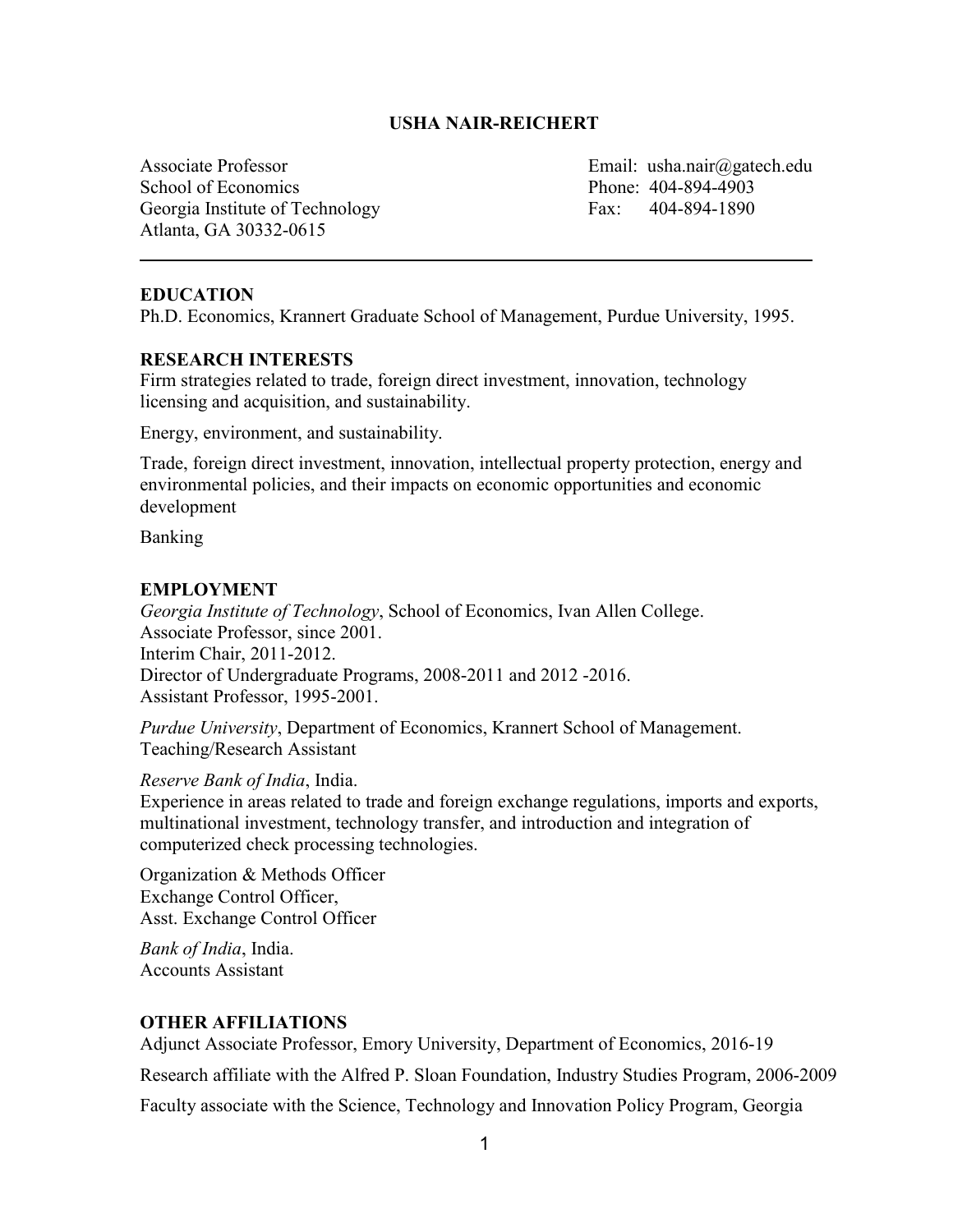Tech

Member of the core faculty, Center for International Business Education and Research, Georgia Tech

Affiliated Faculty, Supply Chain and Logistics (SCL) Institute, Georgia Tech

Visiting summer faculty, Georgia Tech Lorraine, Metz, France, 2002-2003, 2012-15, 2017- 19

# **RESEARCH PUBLISHED BOOK CHAPTERS**

Richard Cebula, Luther Lawson and Usha Nair-Reichert (2009), "Are Environmental Factors Capitalized into the Nominal Price of Single-family Homes?" in Frank Columbus (Editor), *Environmentalism, Environmental Policy, and Environmental Sustainability*, NovaScience Publishers, Inc., New York, 2009.

Usha Nair-Reichert (2008), "Proximity-Concentration Trade-off," *Princeton Encyclopedia of the World Economy,* ed. Kenneth A. Reinert & Ramkishen S. Rajan**.**

Thomas D. Boston and Usha Nair-Reichert. 2004. The Conceptualization and Implementation of Affirmative Action in the United States, India and Brazil, Pierre Sané ed. *Struggle Against Discrimination: Studies on Human Rights.* Paris: United Nations Educational, Scientific and Cultural Organization, UNESCO: 111-168.

Thomas D. Boston, U. Nair-Reichert, W. Belton and H. Li (2002) "Mortgage Lending Discriminations: A Review of Findings, *Leading Issues in Black Political Economy*, edited by T. Boston, pp. 419-440.

# **REFEREED PUBLICATIONS**

Kutlu, Levent and Nair-Reichert, Usha (2019)."Agglomeration effects and spatial spillovers in efficiency analysis: a distribution-free methodology," *Regional Studies*, DOI: [10.1080/00343404.2019.1590543](https://doi.org/10.1080/00343404.2019.1590543)

Cebula, Richard and Nair-Reichert, Usha (2017). "Impact of Federal Income Tax Rates and Federal Borrowing on Nominal Interest Rate Yields on Tax-Free Municipal Bonds," *Journal of Financial Economic Policy*, Vol. 10 Issue: 3, pp.342-350.

Richard Cebula and Usha Nair-Reichert (2015), "Access to Higher Public Education and Locational Choices of Undocumented Migrants: An Exploratory Analysis," *International Advances in Economic Research,* 21, 2, pp. 189-199*.*

Usha Nair-Reichert (2014), "Location Decisions of Undocumented Migrants in the United States," *Journal of Regional Analysis and Policy,* 44, 2, pp. 157-165.

Richard Cebula, Usha Nair-Reichert and Christopher Coombs (2014), "Total State In-Migration Rates and Public Policy in the U.S.: A Comparative Analysis of the Great Recession and the Pre- and Post-Great Recession Years," *Regional Studies, Regional Science*, pp. 102-115. DOI:10.1080/21681376.2014.913973.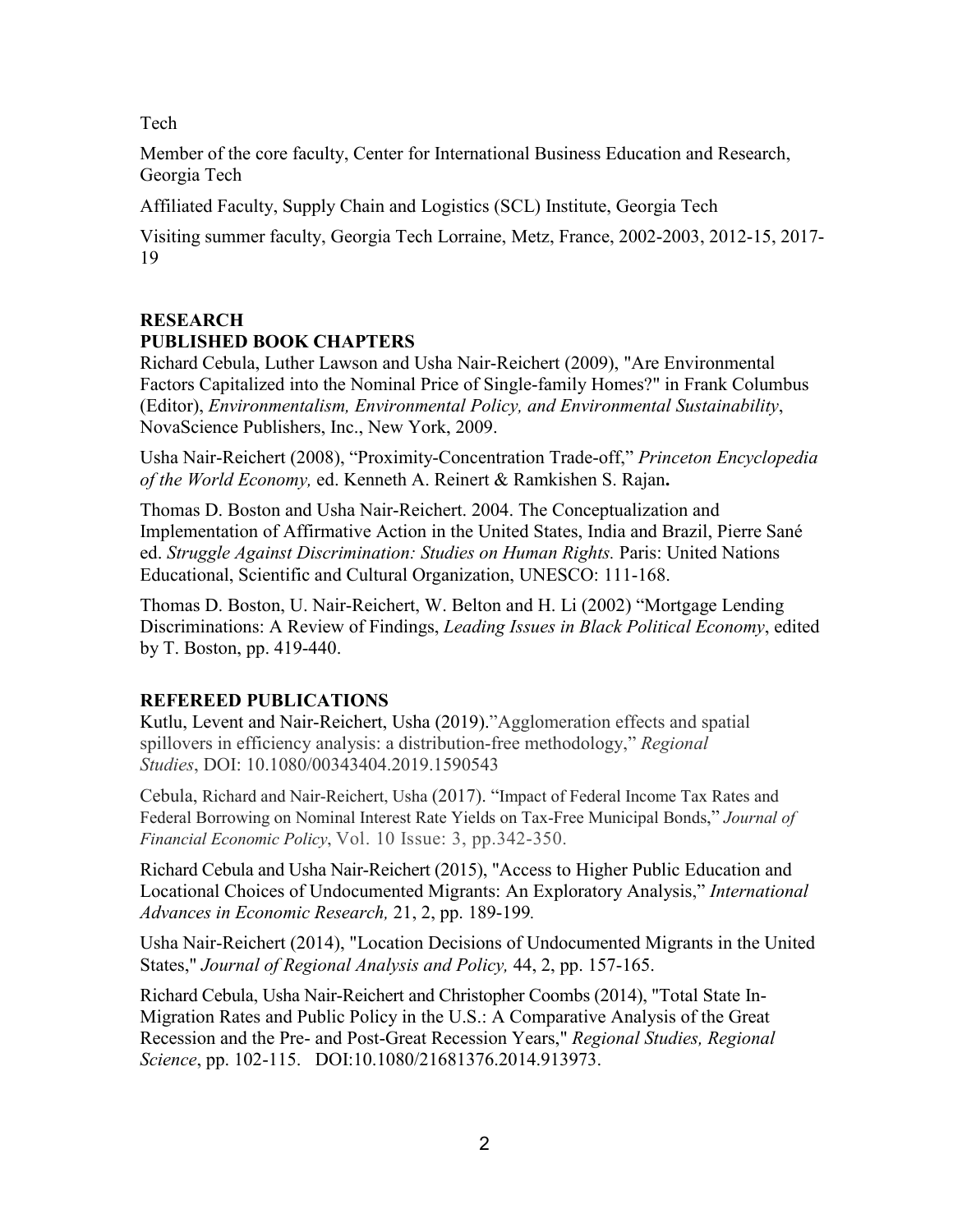Richard Cebula, Joy Mazumdar and Usha Nair-Reichert (2011). "US Trade and Access to Trade Facilitating Services in Partner Countries: An Empirical Analysis," *Journal of Economic Integration*, 26, 3, pp. 411-432.

Richard Cebula and Usha Nair-Reichert (2011). "Migration and Public Policies: A Further Empirical Analysis", *Journal of Economics and Finance*, Online First, April 25, 2011, pp. 1-11.

Richard Cebula, Usha Nair-Reichert and Kyle Taylor (2010), "A Times-Series Behavioral Economics Analysis of Army Enlistment in the U.S.," *International Business Research*, 3, 1, pp. 13-21.

Vivek Ghosal and Usha Nair-Reichert (2009), "Investments in Modernization, Innovation and Gains in Productivity: Evidence from Firms in the Global Paper Industry," *Research Policy* 38, 3, pp. 536-547.

Diana Weinhold and Usha Nair-Reichert (2009), "Innovation, Inequality and Intellectual Property Rights," *World Development*, 37(5), pages 889-901.

Usha Nair-Reichert and Rod Duncan (2008), "Patent Regimes, Host Country Policies and the Nature of MNE Activities," *Review of International Economics*, 16(4), pages 783-797.

Sylvia Maier and Usha Nair-Reichert (2007), "Empowering Women Through ICT-based Business Initiatives: An Overview of Best Practices in E-Commerce/E-Retailing Projects", *Information Technologies and International Development,* Volume 4, Number 2, Winter, 43–60.

Willie Belton and Usha Nair-Reichert (2007), "Producer and Consumer Price Inflation: An Investigation of Second Moment Relationships." *Applied Economics*, 39, 10, pp. 1295-1305

Jon D. Haveman, Usha Nair-Reichert, and Jerry Thursby (2003), "Trade Suppression, Compression and Diversion: Empirical Regularities in Protective Measures." *The Review of Economics and Statistics*, 85(2), May 2003, 480-485.

Thomas D. Boston, and Usha Nair-Reichert (2003), **"**Affirmative Action: Perspectives from the United States, India and Brazil," *The Western Journal of Black Studies*, Vol. 27, No. 1, 2003, pp.  $3 - 14$ .

Willie J Belton, Richard Cebula, and Usha Nair-Reichert, (2002) "Money and the Dispersion of Relative Prices Revisited," *Applied Economics*, 2002, 14, pp. 1765-1773.

Usha Nair-Reichert and Diana Weinhold, (2001) "Causality Tests for Cross-Country Panels: New Look at FDI and Economic Growth in Developing Countries," *Oxford Bulletin of Economics and Statistics*, 2, pp. 153-172 (lead article).

Usha Nair-Reichert, "R&D Investment and Import Competition in Unionized Industries," *Applied Economic Letters*, 2001, 8, pp. 669-74.

Usha Nair-Reichert and John Pomery, "International R&D Rivalry and Export Market Shares of Unionized Industries: Some Evidence from the U.S. Manufacturing Sector," *Journal of International Economics,* 49, 1999, pp. 77-97.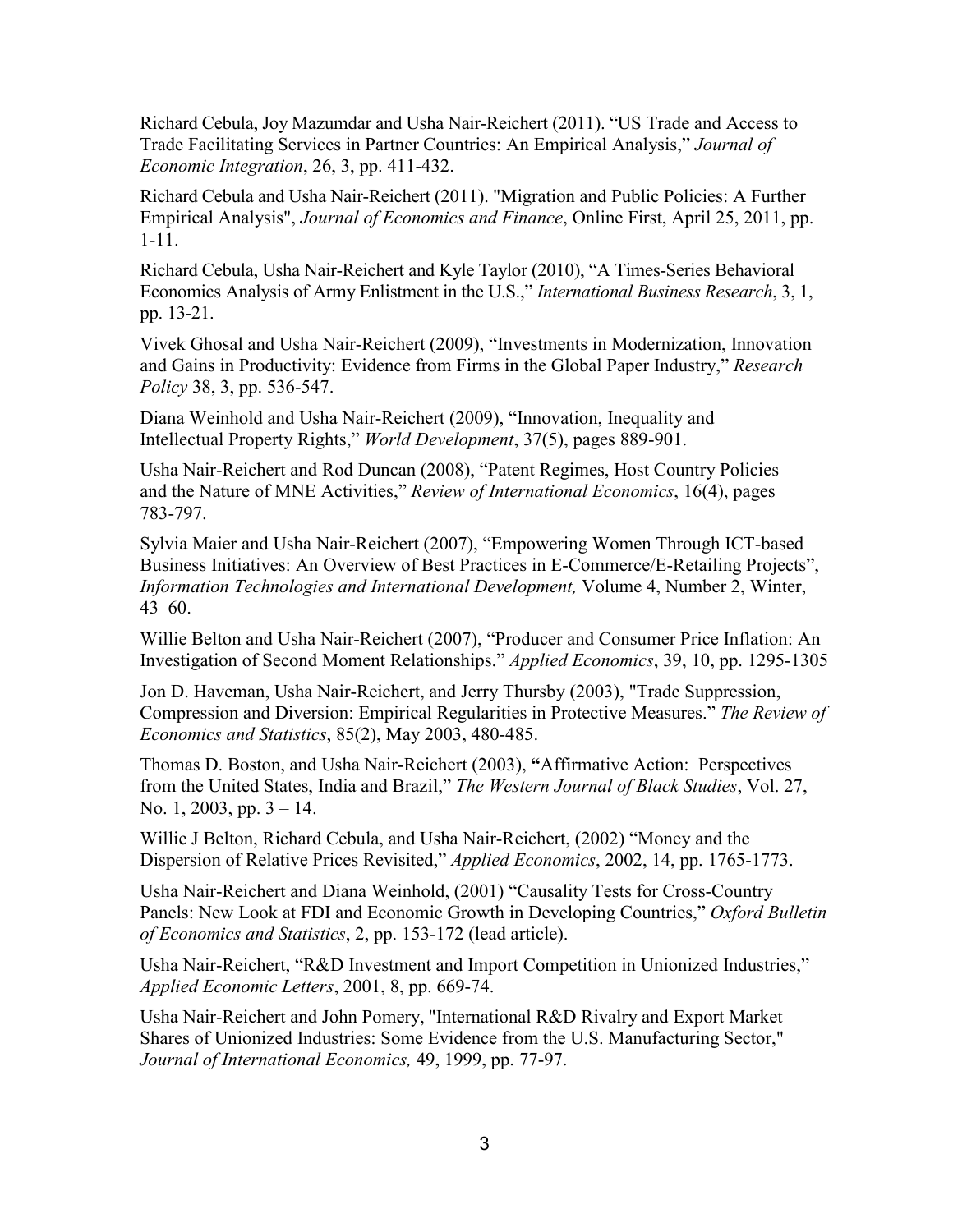Richard Cebula and Usha Nair-Reichert, "Union Rent-seeking and Import Competition in U.S. Manufacturing." *Journal of Labor Research*, XXX, 3, Summer 2000, 477-487.

William R. Clark and Usha Nair-Reichert, "International and Domestic Constraints on Political Business Cycles in OECD Economies," *International Organization*, 52, 1, Winter 1998, pp. 87-120. Reprinted in Benjamin J. Cohen, ed., *The Library of Essays in International Relations Series - International Political Economy*, London: Ashgate, 2005.

Jon Haveman, Usha C. Nair, and Jerry G. Thursby, "The Effects of Protection on the Pattern of Trade: A Disaggregated Analysis," *Business and Economics for the 21st Century*, Vol. I, 1997.

Usha Nair Reichert and Richard J. Cebula, "A Macro-Empirical Note on Health Care Price Inflation," *Journal of Economics and Finance* v23, n3, pp. 193-98.

Usha Nair Reichert, "A Brief Note Examining the Impact of Federal Deposit Insurance on Savings and Loan Failures using the Granger Causality Tests," *Journal of Economics and Finance*, 21, 3, Fall 1997, pp. 61-64.

Usha Nair Reichert, "Inner - City Revitalization: A Holistic Approach," *Review of Black Political Economy*, February 1997, pp. 185-192.

# **CONFERENCE PROCEEDINGS**

Marc Goetschalckx, Usha Nair-Reichert, Shabbir Ahmed and Tjendera Santoso, (2002) " A Review of the State-of- the-Art and Future Research Directions for the Strategic Design of Global Supply Chains," Proceedings of Material Handling Research Colloquium, 2002, Portland, Maine.

Usha Nair-Reichert, "Patent Regimes and the Internationalization of Economic Activities: Some Empirical Evidence from U.S. Multinationals," Proceedings of the 70th International Conference on Trademarks and Patents, Applied Econometric Association, Alicante, Spain, April 2000.

Richard J. Cebula and Usha C. Nair (1997), "An Empirical Note on Factors Influencing the Standard and Poor's Stock Index, 1979.1-1987.10," proceedings of the Academy of Economics and Finance.

# **REPORTS**

Vivek Ghosal and Usha Nair-Reichert, (2007), "Role and Value of Innovation in the Pulp and Paper Industry", CPBIS report, CPBIS-FR-2007-01.

Marc Goetschalckx and Usha Nair-Reichert, (2005) "Management of and Methods for the Configuration of Globally Efficient Supply Chains," CPBIS report, February 2005.

Thomas D. Boston and Usha Nair-Reichert (2000) *The Influence of Initial Net Worth, 8(a) Sales and Other Firm Attributes on the Performance of Businesses in the Small Business Administration's Section 8(a) Program*, U.S. Small Business Administration, Washington, D.C.

Usha Nair, "Biotechnology in Georgia: Domestic and Global Prospects," Georgia Tech CIBER working paper, 1999.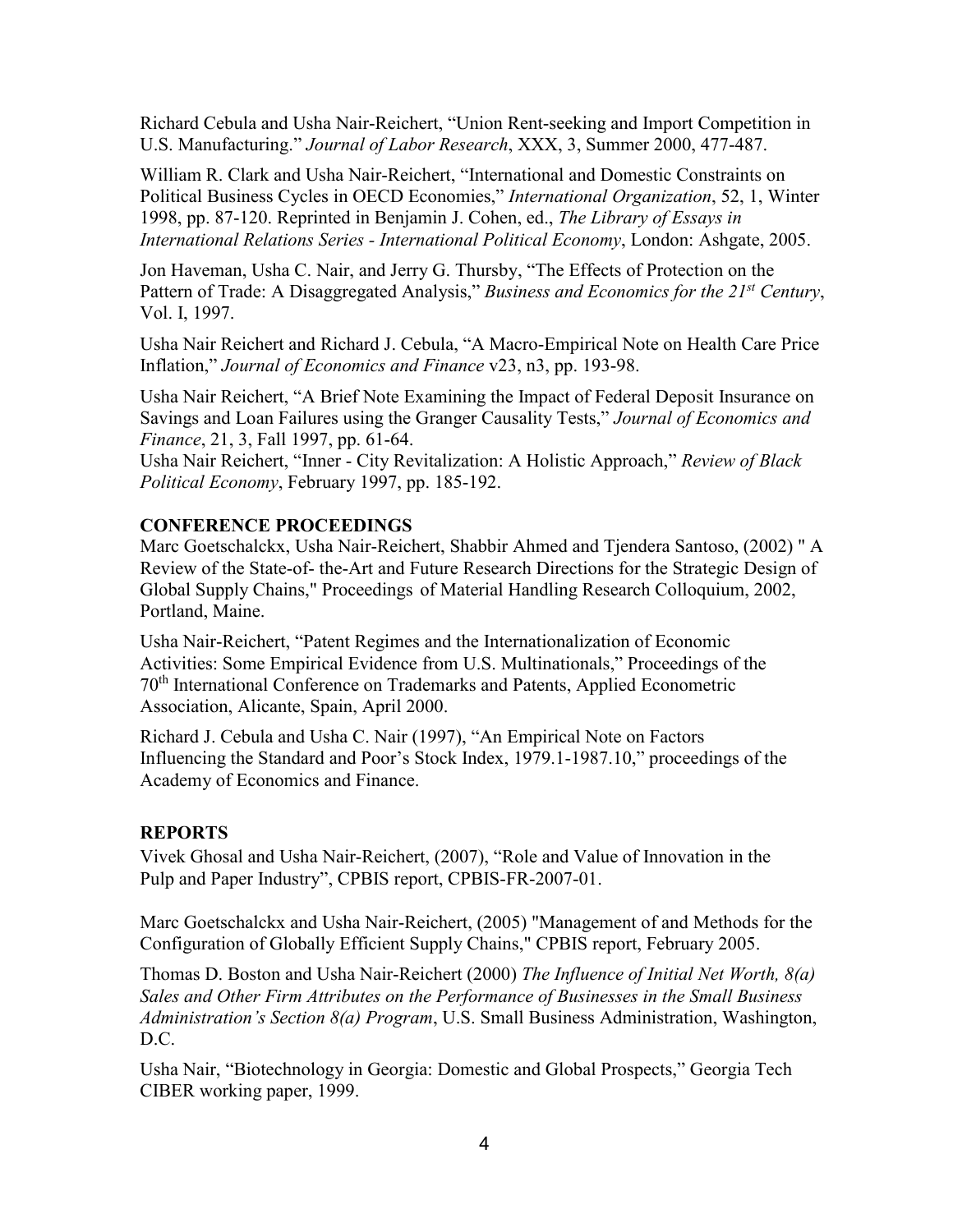Usha Nair, "International Competitiveness of the Telecommunications Industry in Georgia," Georgia Tech CIBER, working paper, 1998.

# **Submitted Papers and Work-in-progress Submitted papers**

Jessica Madariaga, Maynard Norman, and Usha Nair-Reichert (2019). "Investment Specific Productivity and the Role of Imported Equipment Capital in Latin America"

Kutlu Levent and Nair-Reichert Usha (2018), "Efficiency and Executive Pay: Evidence from the Indian Manufacturing Sector"

Tibor Besedes and Nair-Reichert, Usha (2018) "Firm Heterogeneity, Trade Liberalization, and Duration of Trade: The Case of India"

# **Work-in-progress**

# **Papers**

Nair-Reichert, Usha, Polasanapalli Srikar, and Subrahmany, Vijaya. "Regulatory Reforms and Changes in Capital and Risk in Indian Banks"

"The Dynamics of Trade Networks in Ecuador - Evidence from Customs Data", joint with D. Chavez

"Imported Equipment, Domestic Institutions and Productivity: Lessons from Latin America," joint with J. Madariaga.

Cebula, Richard; Kapembwa, Mpaza; Nair-Reichert, Usha. "Location Choices of Undocumented Migrants: Does Access to Higher Public Education Matter?"

"Trade Discontinuities and the Recovery Margin of Trade."

#### **Ongoing Research Projects With Faculty Collaborators**

"Consumer Behavior, Efficiency and Sustainability in India's Power Sector", project joint with Anjali Thomas-Bohlken, funded by the Strategic Energy Institute

"Market Competition and Innovative in Polish Enterprises" project with T. Brodzicki funded by the Polish Science Center

# **With Students**

"Trade Liberalization and Environmental Pollution in Indian Manufacturing," joint work with GT student Keertana Subramani

"Deep Learning in International Trade and Regional Trading Agreements" project with GT students Abhinav Tirath and Sunny Qi

"Impact of Prison Experience on Prisoner Recidivism", Research Option project with GT student Ben Epsy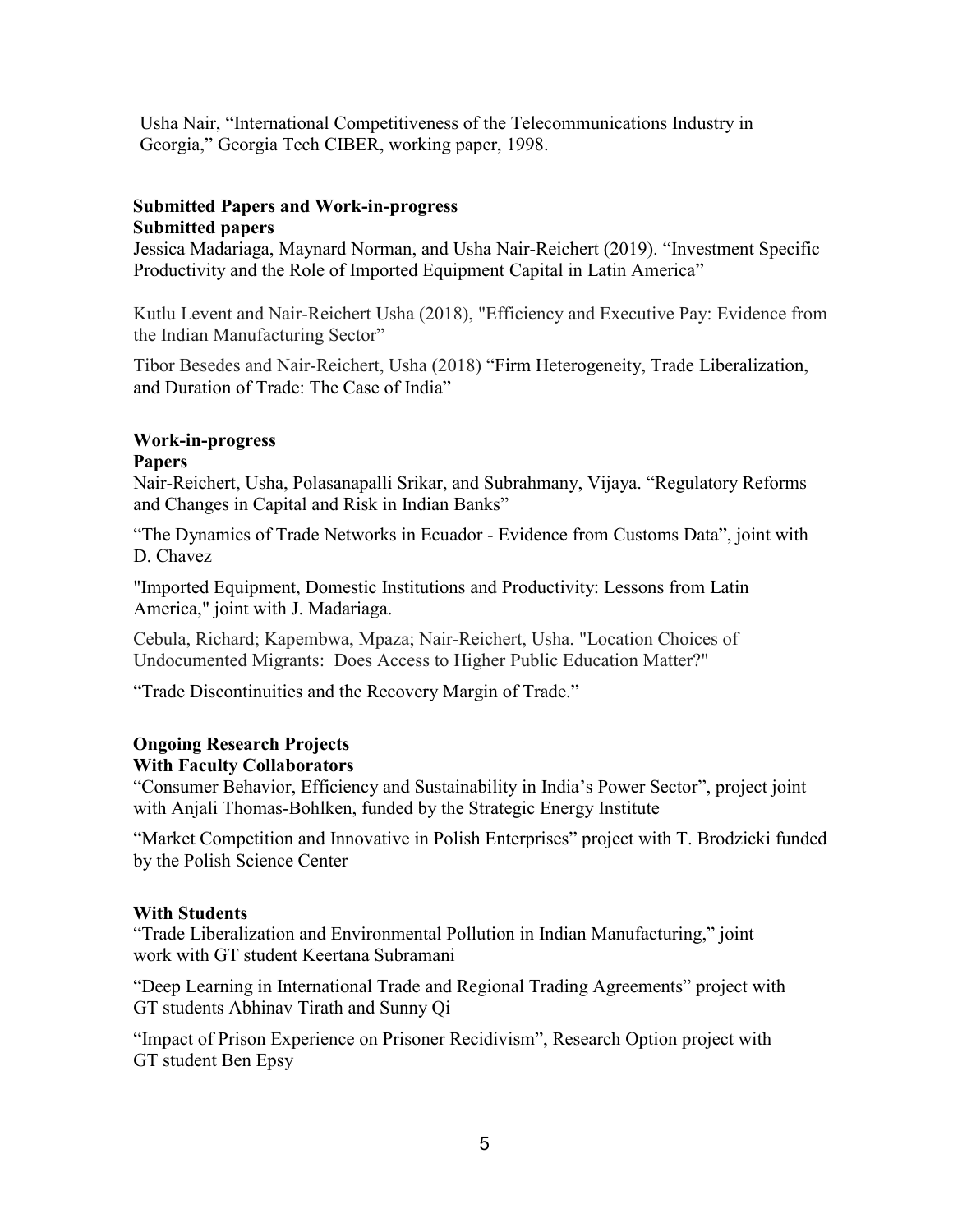"Infrastructure Development and Foreign Investment in India's Food Processing Industry," project joint with GT student McKenzie Rhone.

#### **INVITED SPEAKER AND PANALIST Keynote**

Keynote Speaker**,** New Forms of Innovation and Competitiveness: Enterprise, Industry and Country Perspective, World Economy Research, Warsaw School of Economics, "*The Evolution of the Innovation Ecosystem in the U.S,*" 2015.

# **Other invited talks**

*"Imported Equipment, Domestic Institutions and Productivity: Lessons from Latin America,"* World Economy Research Institute, Warsaw School of Economics, 2017

"Impact of Heterogeneity in State Level Higher Education Policies on Undocumented Immigrant Populations," University of Orleans, France, 2017

"*Life in a Globalized World*," Family Weekend at Georgia Tech, 2016.

*"The Trans Pacific Trade Agreement"*, Atlanta Council for International Relations, 2015

*"Success after Failure: Export Duration, Exports Gaps and the Quality of Trade Recovery in Exports to the U.S.,*" University of Orleans, France, 2015

#### **Panelist**

Who will Invest in India. Roundtable discussion, Atlanta, GA 2015

Focus on Japan: Crisis and Response, Georgia Tech Panel, Atlanta, GA, 2011.

Adaptive Leadership Panel, Faculty Leadership Roundtables (LRT), 2010.

Kiwanis Club, Gainesville, Georgia, 2010.

Panel on Trade Issues, World Chamber of Commerce, Atlanta, Georgia, 2009.

Panel at the Agenda 2020 Technology Summit II, April 2004.

Panel on "Furthering Women's Careers in Economics: It Takes a Grant,' (AEA Roundtable), ASSA 1999, New York.

#### **CONFERENCE AND SEMINAR PRESENTATIONS**

2019: Allied Social Sciences Association Conference, Atlanta; European Economics and Finance Society Conference, Genoa, Italy, AIEFS Bi-annual Conference, Bhubaneswar, India.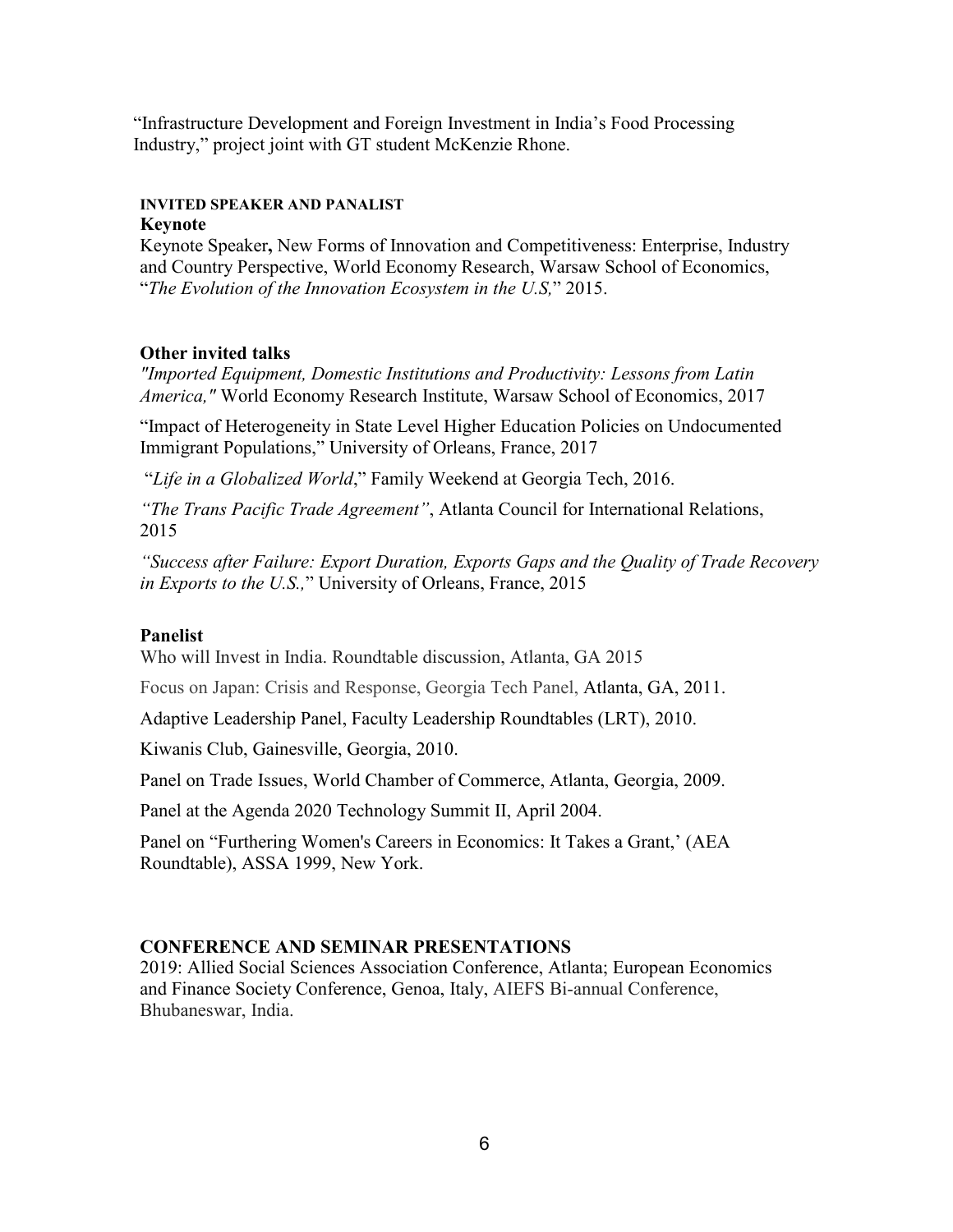2018: European Economics and Finance Society Conference, London; International Banking and Finance Society, Chile; Econometrics Society, Latin American meetings, Ecuador

2017: Allied Social Sciences Association Conference, Chicago; South-west International and Development Workshop, Federal Reserve Bank of Atlanta; INFER, Babes- Bolyai University, Romania; INFER Annual Conference, Bordeaux, France; AIEFS Bi-annual Conference, Bhubaneswar, India.

2016**:** European Economics and Finance Society Conference, Amsterdam Future of Life Here on Earth and Elsewhere, Atlanta, Georgia.

2015: European Economics and Finance Society Conference, Brussels, Belgium; New Forms of Innovation and Competitiveness: Enterprise, Industry and Country Perspective, World Economy Research, Warsaw School of Economics.

2014: Association of Indian Economic and Financial Studies session, ASSA meetings.

2013: European Economics and Finance Society Conference, Berlin; Firm and Product Heterogeneity in International Trade, KU Leuven; International Network for Economic Research Annual Conference, University of Orleans, France; Midwest Trade Conference, Michigan State University.

2012: European Economics and Finance Society Conference, Koch University, Turkey.

2011: European Economics and Finance Society Conference, Queen Mary's London.

2010: European Economics and Finance Society Conference, Athens, Greece; Midwest Trade Conference, Northwestern University.

2009: Association of Indian Economic and Financial Studies Conference, New Delhi, India; European Economics and Finance Society Conference, Warsaw, Poland.

2008: Second International/Development Economics Workshop, Federal Reserve Bank of Atlanta.

2007: European Economics and Finance Society Conference, Crete, Greece; Mercer University.

2006: Western Economics Association meetings;

2005: European Economics and Finance Society Conference, Coimbra, Portugal.

2004: European Economics and Finance Society Conference, Gdansk, Poland.

2003: European Economics and Finance Society Conference, Bologna, Italy.

2002: European Economics and Finance Society Conference, Crete, Greece; Sloan Industry Centers Annual Conference, Cambridge.

2001: Midwest Trade Conference, Penn State; Georgia Tech; University of Florida.

2000: Emory University; Applied Econometric Association Conference, Alicante, Spain; ASSA 2000; Southern Economics Association, Washington DC.

1999: Midwest International Economics Group, International Atlantic Economics Conference, Montreal and Boston.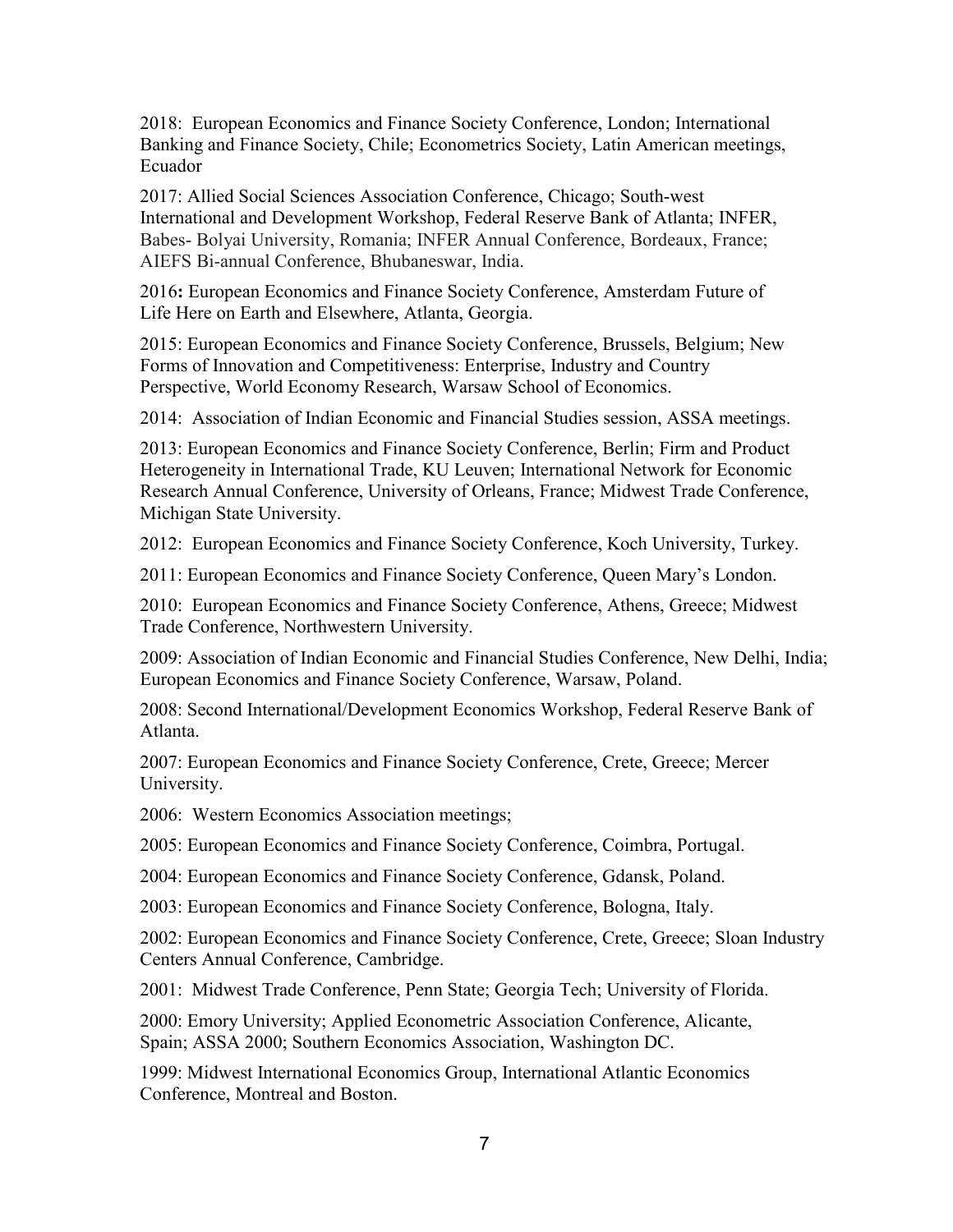1996: Empirical Investigations in International Trade, Purdue University; Atlantic Economics Association, Washington D.C.

1995: Georgia Tech.

1994: Midwest International Economics Group; Atlantic Economics Association, Montreal, Canada.

# **INVITED PARTICIPANT**

Mentor, CSWEP (Committee on the Status of Women in the Economics Profession) sponsored national CeMENT workshop, 2009, 2016, 2017.

Harvard University Advanced Leadership Initiative, Higher Education Workshop, June 17, 2011, University of Miami, Florida.

Harvard University Advanced Leadership Initiative, Global Conference and Advanced Leadership Seminar Sampler June 15-16, 2011, University of Miami, Florida.

NSF "Science of Science Policy" Workshop, George Washington University, Washington D.C., 2008.

Inaugural Faculty Leadership Roundtable, October 2006.

# **HONORS AND AWARDS**

Erasmus Mobility Grant, Warsaw School of Economics, Poland, 2017-2018

Smart Cities, Connected Communities Fellowship, Spring 2017

Fulbright Specialist Award, 2015.

Nominated by Georgia Tech as Executive Leadership Institute Scholar, a select executive leadership program of the University System of Georgia, 2011-2012.

# **GRANTS AND CONTRACTS**

SLS grant for data and as co-lead on Community Health theme for transdisciplinary courses, \$11,000, Summer 2018.

Co-PI on Consumer Behavior, Efficiency and Sustainability in India's Power Sector,

Strategic Energy Institute, \$40,000, May 2018.

Co-investigator on grant received from National Science Center of Poland (Intensity of Market Competition and Innovative Behavior of Enterprises in Poland - \$118,000 total – my share including travel expenses \$11,900), 2018-2019

Erasmus Mobility Grant in collaboration with the Warsaw School of Economics (SGH), Poland, 2017-18 (grant resulted in my visit and one GT staff member's visit to Poland, and 1 Econ undergraduate student studying at the Warsaw School with full funding, and the Dean of the Collegium of World Economy – approximate value of \$14,500), 2017 and 2018.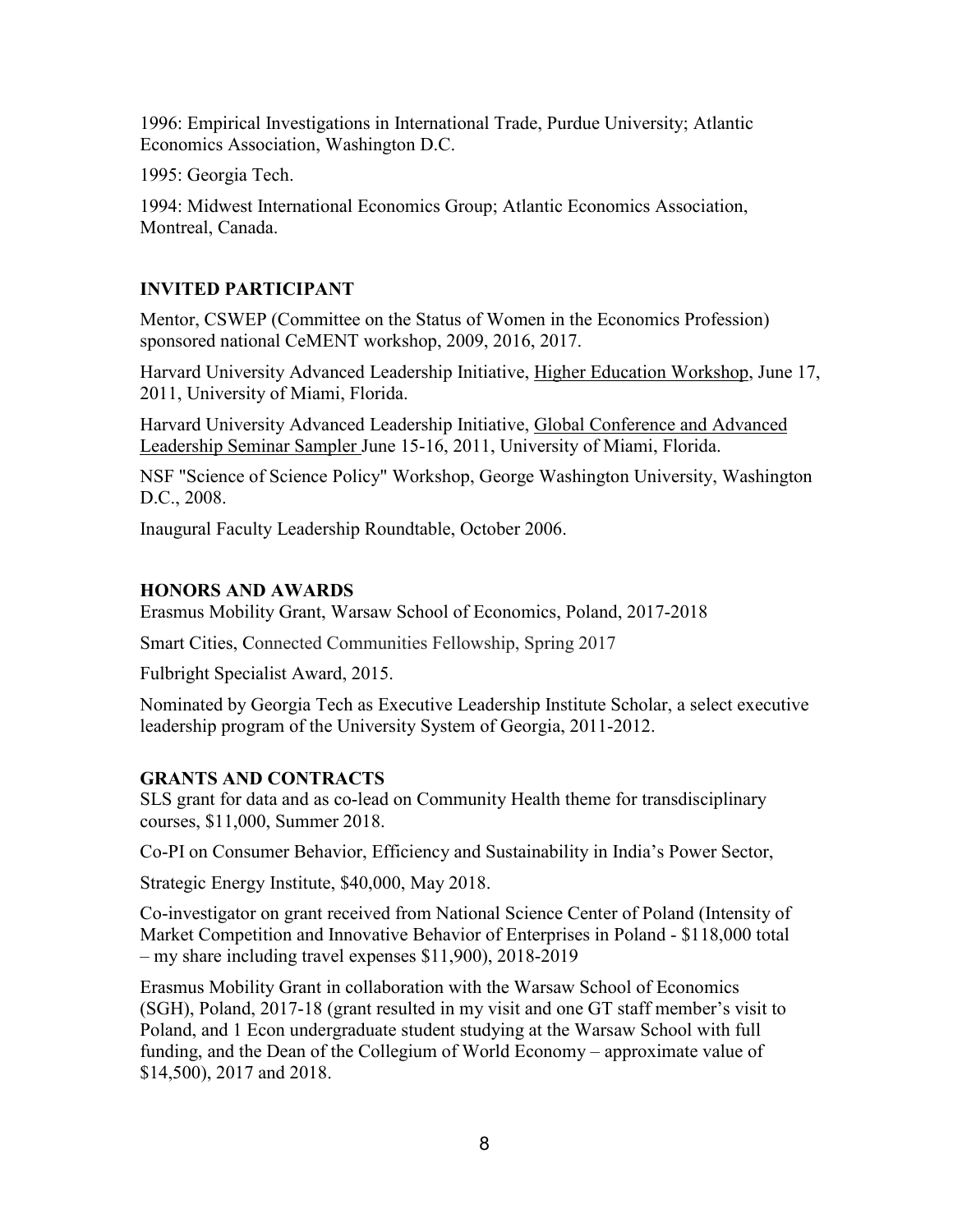Jointly lead the IAC effort with two other IAC colleagues on GT wide proposal for the UPS University Strategic Alliance RFI.

GTF travel grant, various years.

Power4Georgians grant for "Energy for Georgia- Economic, Environmental and Social Sustainability: Phase 1 Electrical Energy Demand and Generating Cost**s,"** joint with other Georgia Tech Faculty, 2009.

Leadership in Undergraduate Engineering Education grant, 2007.

ISERF grant, 2005.

Sloan / CPBIS award "The Role and Value of Innovation in the Paper and Pulp Industry" joint with Vivek Ghosal, 2004.

CIBER Travel Grant, 2004.

Sloan / CPBIS award "Management of and Methods for the Configuration of Globally Efficient Supply Chains" joint with Marc Goetschalckx, 2001

GTF grant for project on "The Impact of Intellectual Property Protection on Global Economic Activities." 2000.

CIBER, Georgia Tech, summer research award for project on intellectual property rights and R&D activities of US multinationals, 1999.

CIBER, Georgia Tech, summer research award for project on labor markets and their impact on R&D, 1995.

Purdue University, Purdue Research Foundation Dissertation Grant, 1993-94.

# **TEACHING**

#### **Undergraduate Courses**

- *Electives:* Econ 4350, International Economics; Econ 4311, Strategic Economics of Global Enterprises; International Trade, Globalization, Environment and Economic Development (Honors)
- *Introductory:* Econ 2101 Global Economy; Econ 2106, Microeconomics; GT 1000 Freshmen Seminar.

# **Masters Courses**

Econ 6650, International Economics; Econ 6431, Strategic Economics of Global Enterprises

#### **Ph. D. Courses**

Econ 7121, International Trade I; Econ 7130, Research and Development Workshop

# **Student Advising and Guidance** *Ph D Thesis*

i. He Zhang, Committee member (current student). ii. Jon Schmid, Committee member, 2018 iii.Vitor Kamada, Advisor, 2016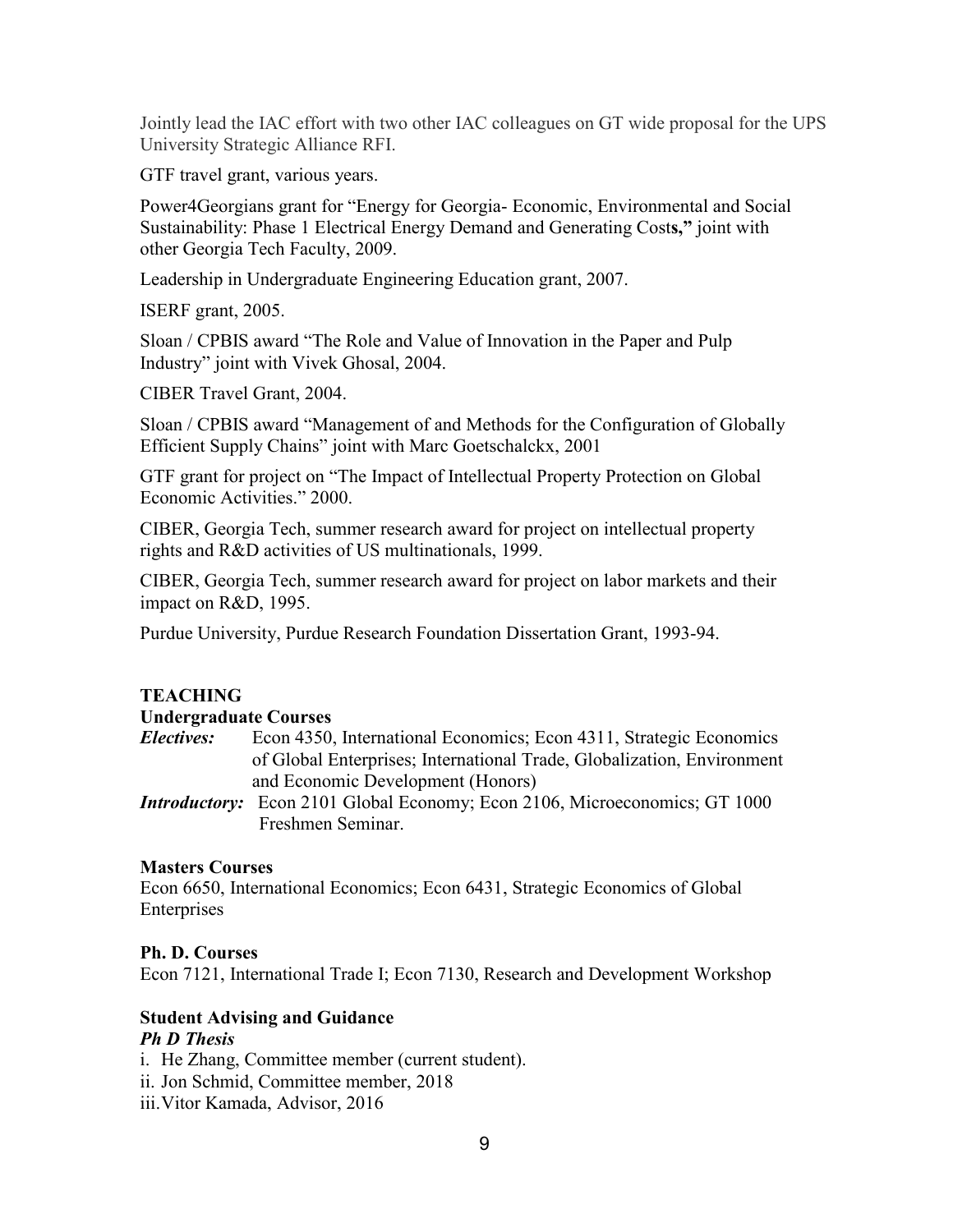- iv. Sen Yang, Committee member, 2016.
- v. Ran Wang, Jianqiu Wang, Xinping Tian, Committee member, 2015.
- vi. Mingee Wu, "Essays on interaction of multilateral environmental agreements and international trade," Committee member, 2014.
- vii.Jitu Tamuli, IIT, Guwahati, India, "Institutions for the Use of Ground Water in Assam: A Study of Ground Water Markets with Special Emphasis on Structure, Determinants, Reliability and Efficiency," External Examiner, 2014.
- viii. Jasminka Ninkovic, Emory University, "Determinants of International Flows," Committee member, 2007.
- viii. Steven Moris, ISYE, "Truck Dispatching and Fixed Driver Rest Locations," Committee member, 2007.
- ix. Tjendera Santoso, ISYE, "A comprehensive model and efficient solution algorithm for the design of global supply chains under uncertainty," Committee member, 2003.
- x. Lucy Gilson, Management, "The role of procedural justice in the relationship between demographic diversity, dissimilarity, work-related affective outcomes, and creative performance," Committee member, 2000.

#### **Masters Thesis**

i. Saliha Ergun, "UNICEF and ministry of education girls' education project in turkey: "Haydi Kizlar Okula?" Did it work? What is the aftermath?" 2012, Advisor.

ii. Deona DeClue, ["A Comprehensive Study of Issues Affecting Poverty and Inequality](https://smartech.gatech.edu/handle/1853/16246)  [in Brazil," 2007, Committee member.](https://smartech.gatech.edu/handle/1853/16246)

iii. Justin Joffrion, "Determinants of foreign direct investment entry into China", 2003, Advisor.

iv. Mary Katherine Cloud, "The effect of the internet on foreign direct investment an empirical analysis," 2001, Advisor.

v. Yildiz Kurtoglu, "Money Supply and the Federal Reserve's Contractionary Policies during the Great Depression," 1996, Committee member.

#### **Undergraduate Thesis (2006 onward)**

i. Andrew Essig, "An Analysis of Corruption and Foreign Direct Investment," 2015, Advisor

ii. Cheng Lin, "Distribution Pattern of Floating Population and Hukou System Reform: Influence of cities' Socio-economic Development Level", 2014, Advisor.

iii.Rachel Minouge, Emory University," Trading and Aiding Human Rights Violators: The Negligible Influence of Bilateral Agreements on Respect for Human Rights in Developing Countries, Honors thesis, 2014, Committee member.

- iv. Alex Corbitt, "Pharmaceutical Manufacturing: Past, Present, and Future Development," 2013, Advisor.
- v. Brenten Rehm, "Chinese Multinational Corporations", 2013, Advisor.

vi. Gabrielle [Eichenblatt, "](https://oscar.gatech.edu/pls/bprod/bwlkosad.P_FacSelectAtypView?xyz=MjQ2MjU1OQ==)A Solution to Regulation," 2012, Advisor

vii. Nanki Walia, "Establishing an ROTC Program in India," 2012, Advisor.

viii. Latina Mason, "Liberia: A Country Study," Advisor.

ix. Ali Mettwali, "US Trade Policy with Africa," Advisor.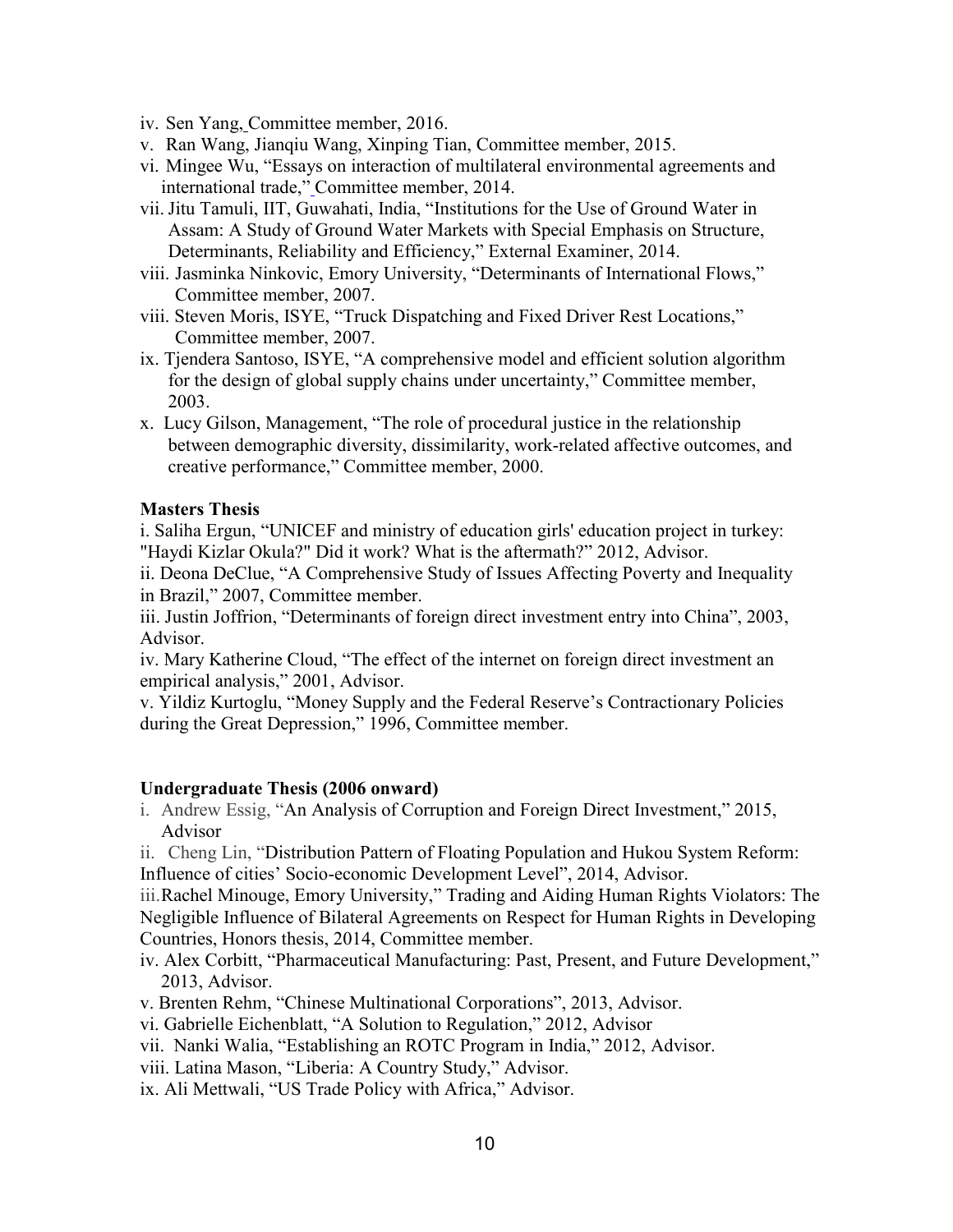x. Gregory Lightfoot, "The Effects of Socio-Economic and Political Factors on HIV Antiretroviral Drugs in Africa," 2011, Advisor.

xi. Carleigh High, "The Pharmaceutical Industry and Sustainable Amazon," 2010, Advisor.

xii. Brian Ingle, "Military Enlistment Quality: A Multiple Linear Regression Analysis of the Variables Predicting High Quality Military Enlistees," 2009, Advisor. xiii. Joanna Kim, 2009, Advisor.

xiv. Stephen Butler, "Exploring the Relationship Between Alcohol Consumption and Crime Rates," 2009, Advisor.

xv. Nigel Chan, 2009, "Foreign Direct Investment in the State of Georgia," Advisor. xvi. Alex Enger, 2009, "The Movie Theater Industry," Advisor.

xvii. Ajiv Parnata, "Foreign Direct Investment in Indonesia and Its Impact on Economic Growth," 2008, Advisor.

xviii. Ryan Schofield, "An Integrated Economic Perspective of Corporate Social Responsibility," 2007, Advisor.

xix. Corey Bennett, "Central American Dominican Republic Free Trade Agreement (CAFTA-DR): Economically Advantageous?" 2006, Advisor.

# **Research Option**

Ben Espy, "Impact of Prison Experience on Prisoner Recidivism," Spring 2019.

Lorena Cezeres, "Innovation Networks in Green Energy: Evidence from Brazil," 2009, Advisor.

# **President's Undergraduate Research Option (PURA)**

Abhinav Tirath **"**Recurrent Neural Network Analysis of International Trade," 2019 Spring

Keertana Subramani, "Impact of Trade Liberalization on Environmental Pollution in India," 2018, Advisor, and PURA award mentor.

# **Independent Research (2006-2019)**

| Graduate                | Undergraduate               |
|-------------------------|-----------------------------|
| Brandon Alston, 2019    | McKenzie Rhone, 2018        |
| Jon Schmid, 2015        | Jared Borders, 2017         |
| Sang Liu, 2012          | Jash Padhiar, 2017          |
| Gowri Thampi, 2012      | Dillon Roseen, 2015         |
| Fengyun Xiao, 2011      | Ayanda Francis, 2013        |
| Yao Zheng, 2011         | Saumil Agarwal, 2011        |
| Chaqun Chen, 2011       | Latina Mason, 2011          |
| Maxim Spivakovsky, 2011 | Ali Metwalli, 2011          |
| Priya Kundu, 2008       | Devpratim Chakraborty, 2006 |
| Stephanie Walker, 2007  |                             |
| Smitha Kartik, 2006     |                             |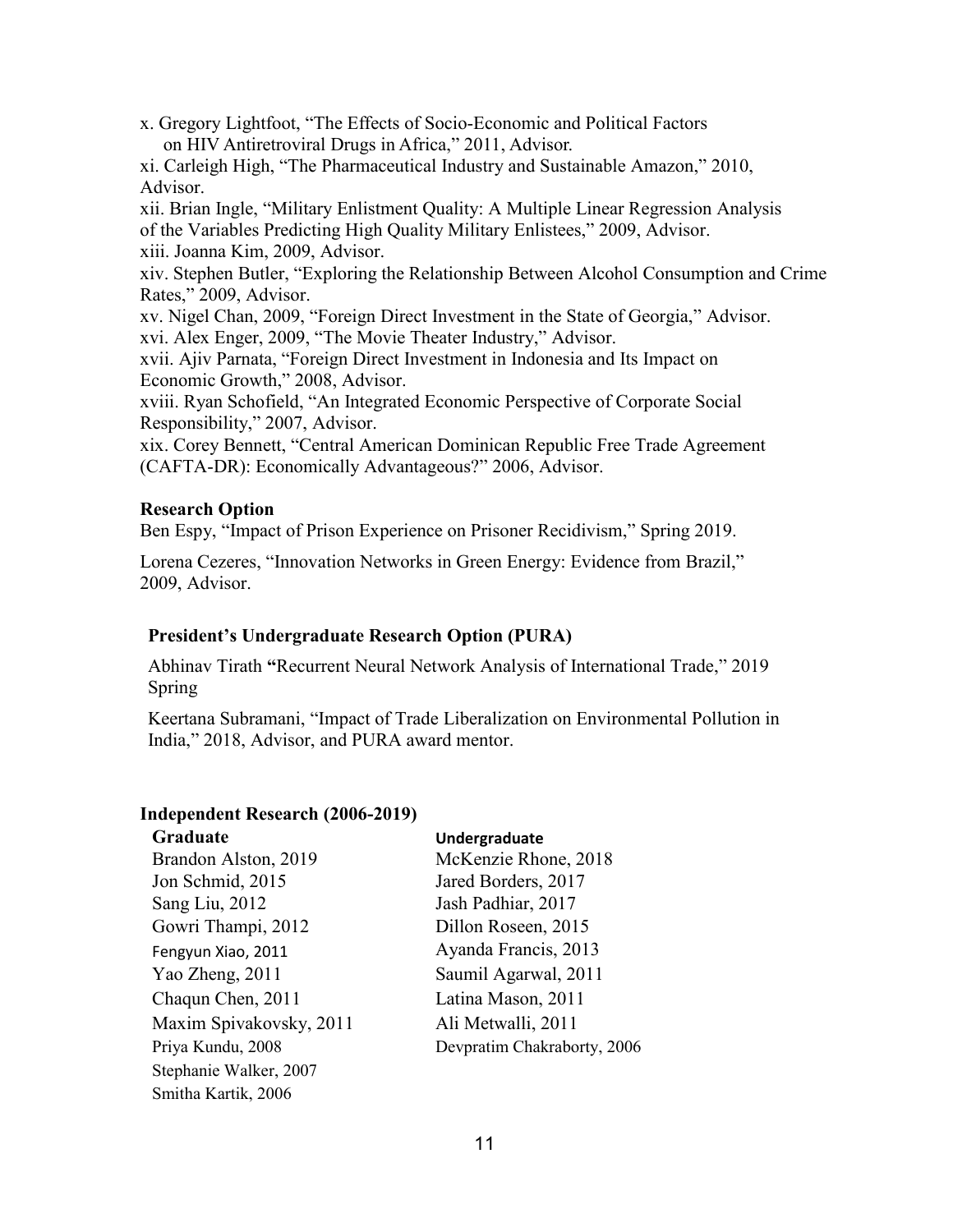# **Visiting Scholar**

Supervised Prof. Xingyue Zhu, visiting scholar from Sanjiang University, China, 2016-17

#### **Other Teaching-Related Activities**

Georgia Tech Lorraine, faculty member, summer programs, 2012-2015, 2017, 2018

Faculty Mentor for Ideas to Prototype Project on Educational Microfinance Lending in India by Keertana Subramani, 2016.

Worked with Computer Science junior design team and New American Pathways on ESL app to teach refugee families English, 2016.

Financial Literacy Workshops, Integrity Transformations Community Development Corporation, English Avenue, Atlanta, 2012.

Speaker at Executive Masters in Logistics program (EMIL).

Speaker for the Georgia State's Andrew Young School of Policy Studies, Executive Program in Macroeconomic*s*, 2004.

Facilitated an exchange agreement between the Warsaw School of Economics and Georgia Tech

Collaborate with GT Fellowships Advising (about prestigious fellowships like Fulbright. Marshall)

# **PROFESSIONAL ACTIVITIES**

# **Professional Memberships**

American Economic Association

International Economics and Finance Society

European Economics and Finance Society - Member, Advisory Board, 2004 onward

Committee for the Status of Women in the Economics Profession (CSWEP)

International Network for Economic Research (INFER)

Indian Association for Economic and Financial Studies, Executive Council member and Assistant Executive Director, 2017 onward

# **Referee**

International Economic Review, Review of Development Economics, International Economic Journal, Economic Inquiry, Information Technologies and International Development, World Development, Economics and Politics, Journal of International Economics, Economic Modelling, Southern Economic Journal, Economics and Politics.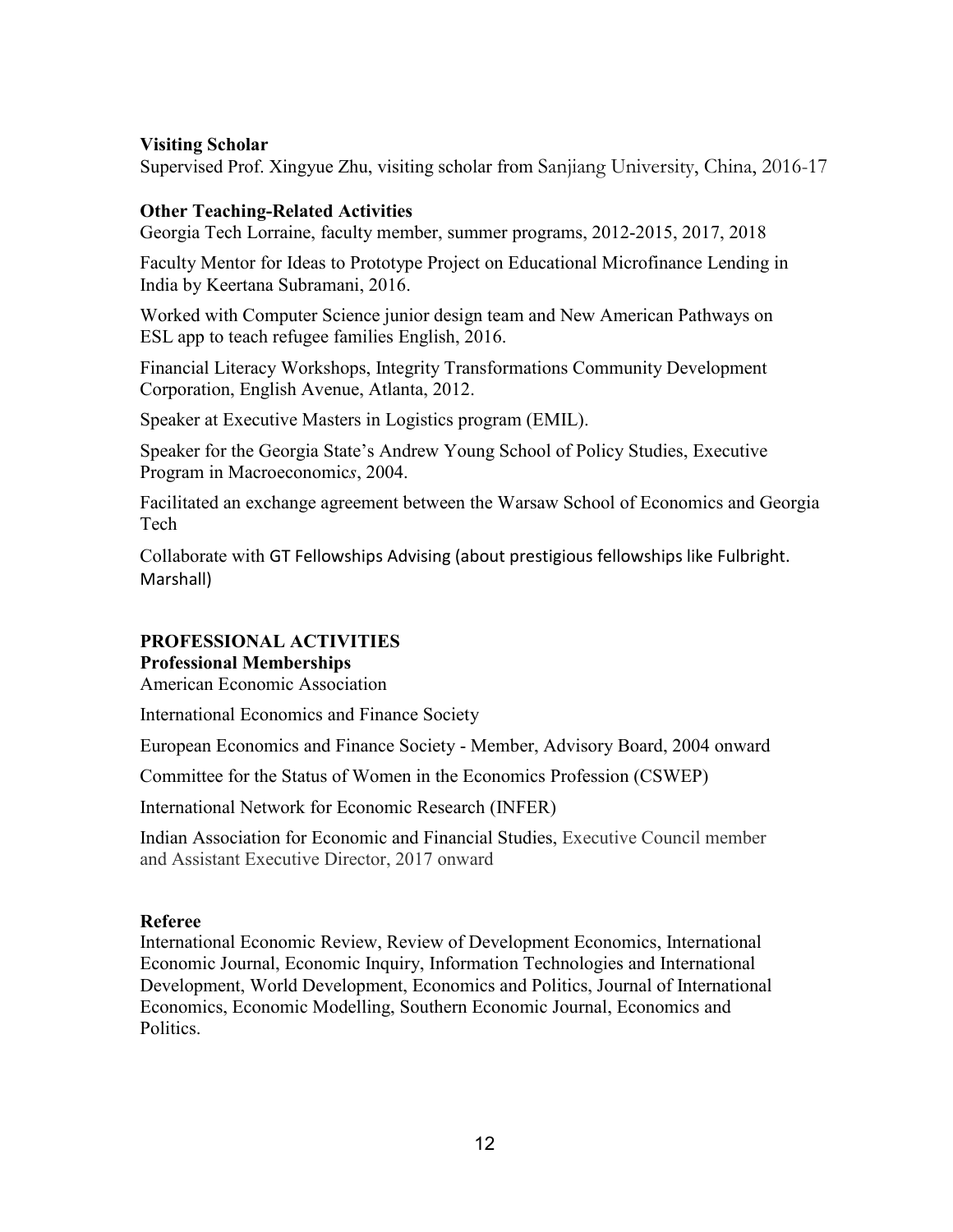#### **Reviewer**

Fulbright, Poland, National Science Foundation, Leverhulme Trust (UK), Austrian Science Fund, Social Sciences and Humanities Research Council of Canada, Public Policy Institute of California, John Wiley and Sons.

#### **National Panels**

Member, Ford Foundation Fellowship Program Social Sciences Panel (2012-2019) and Panel Chair (2014 -2018)

#### **Conference Organization and Conference Committees**

Co-organizer, Southeast International Development Economics Workshop, 2007, 2014, 2015, 2017, 2018.

Member, Academic Advisory Committee, European Economics and Finance Society, 2004 onward.

Member, Scientific Committee, World Economy Research Institute conferences, 2015, 2017, 2018

Organizing Committee, "Rethinking Development and Macroeconomic Policies", Babeș-Bolyai University, Romania, 2016-17

Program Committee, and Session Chair, Atlanta Conference on Science, Technology and Innovation Policy, 2007, 2013.

# **Editorial Work**

Associate Editor, Economic Modelling, 2017 onward. Guest Editor, Journal of Policy Modeling, 2006

# **Media**

Quoted in **"**Marietta ice cream plant wary of Trump talk on NAFTA, import tax," Atlanta

Journal and Constitution, April 26, 2017

Quoted in **"**Behind Closed Doors: Outcome of Atlanta TPP Talks to Have Global, Local Impact", Global Atlanta, September 29, 2015.

Featured in "Tech's leading ladies", March 9, 2012. <http://nique.net/life/2012/03/09/techs-leading-ladies/>

Quoted in "Why Indian Companies are Outsourcing to US," Christian Science Monitor, April 12, 2010.

# **Campus Contributions**

#### **Institute**

Member, Committee on Creating the Next in Education, 2016 – 2018 Member, IUCC/IGCC Advisory Committee (Provost's Curriculum Committee), 2017 onward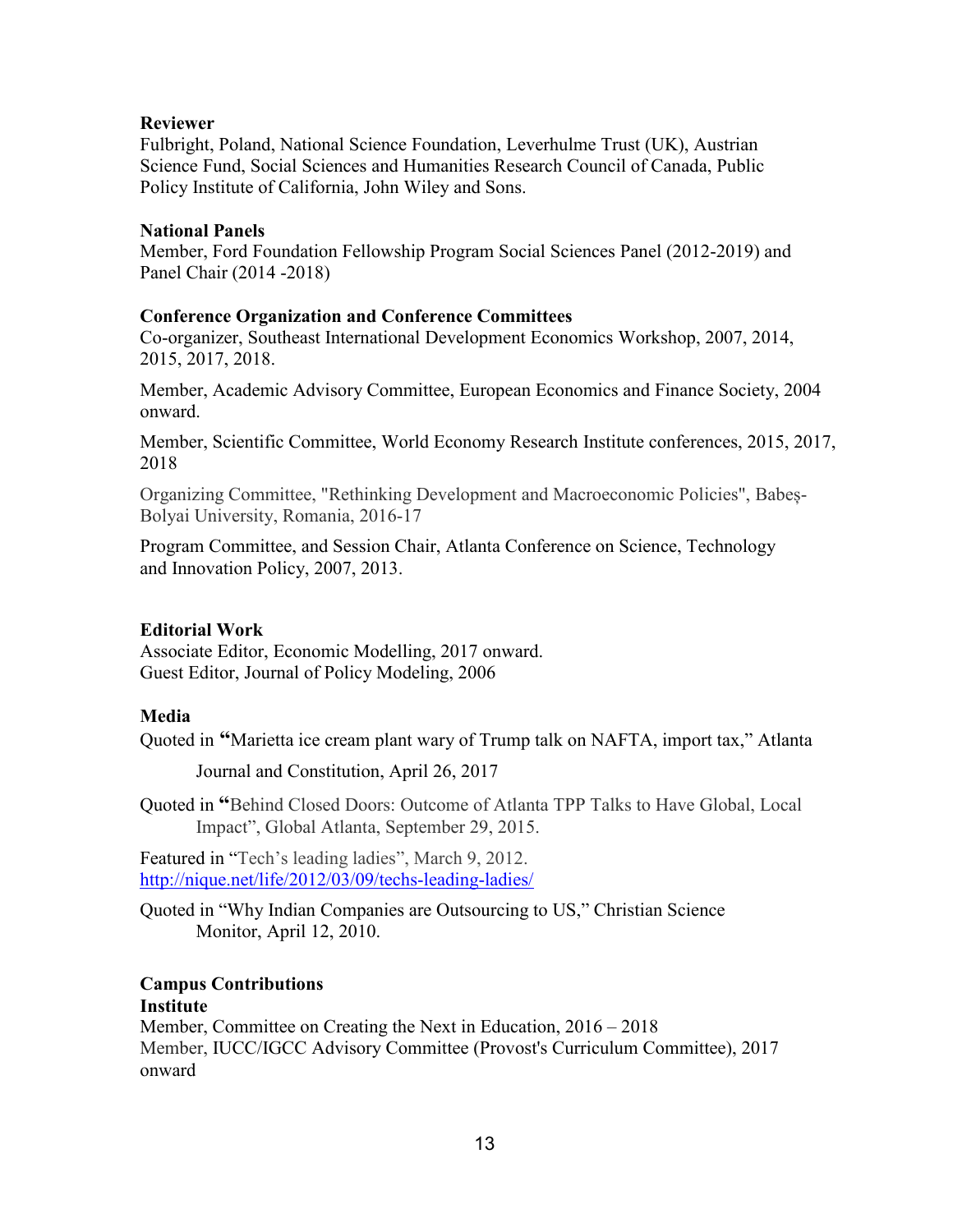Member, Georgia Tech Athletics Association Board, 2012-2018; Chair, Compliance and Equity Committee (2017-18) Co-Lead, Community Health theme under SLS transdisciplinary courses, 2017-2018 Member Leadership and Multifaith Program (LAMP) Committee and 2016-2017 Interfaith Studies Course Sequence grant planning team (Ivan Allen College and Emory) Member, IDEALS Advisory Group, 2015. Member, Complete Georgia Plan Steering Committee, 2012-2015 Baker Scholar Selection Committee, 2014, 2015 Member, GT 1000 Review Committee, 2014 Member, X Degree Taskforce, 2010-13 Member, Service Learning Taskforce, 2011-12 Member, Energy Minor Committee, 2011 Member, Millis B Lane scholarship Committee Member, Search committee for Advisor, Student Organizations, Dean of Students office Member, Management of Technology Certificate Program Committee, 2001-2004 Member, CIBER core faculty group, 1995-present Faculty Advisor, Georgia Tech Civitan, 1996-2007 Member, Living Learning Communities Taskforce 2008 Member Faculty Senate, 2005 Participation in mock interviews for GT students applying to prestigious fellowships, various years

# **Ivan Allen College**

Member, IAC Promotion and Tenure Committee, 2004-2006. IAC representative on Women's Recruitment Advisory Board, 2004. Member, Ivan Allan College Founder's Day committee, 2001-2003. Co-Chair, Ivan Allan College Founder's Day Committee, 2002. Member, Faculty Advisory Board to the Dean, 1996-1997. Faculty Advisor, Economics Graduate Organization, 2006-2012.

# **School of Economics**

Chair, Research Reading Committee for a Promotion and Tenure Member, Master's Committee Mentor, Graduates of the Last Decade (GOLD) committee, 2016-18 Member, Undergraduate Curriculum Committee, various years. Chair, Undergraduate Curriculum Committee, 2008-2011 and from academic year 2012-13 – February 2016. Member, Promotion and Tenure committee: 2001-present. Chair, School Promotion and Tenure committee: 2004-2006. Chair, Recruitment Committee, School of Economics: 2002, 2003, 2009. Coordinator, Economics Seminar Series, 1996-1997. United Way Charitable Campaign coordinator for economics, 2000-2001.